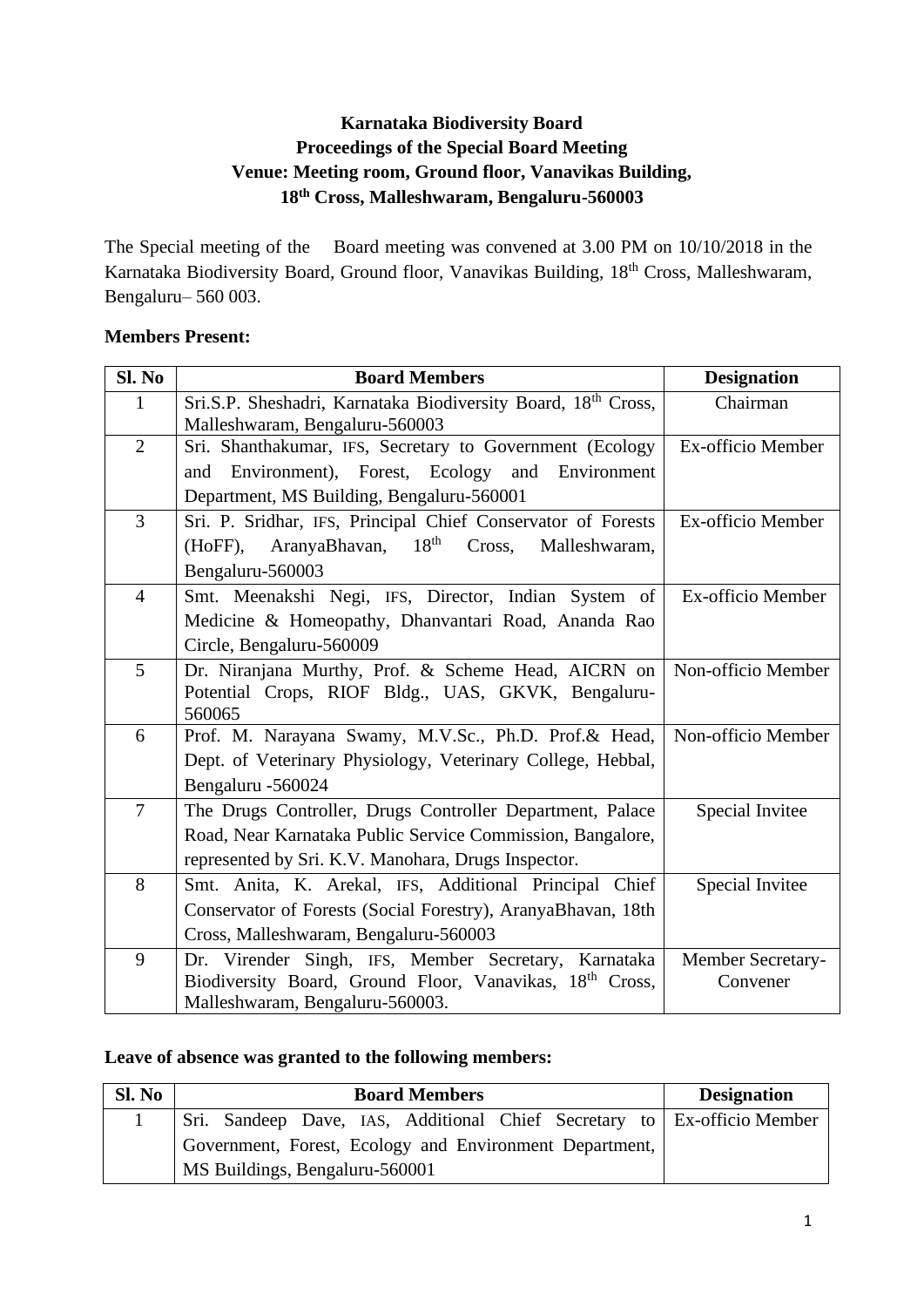| $\mathcal{D}_{\mathcal{L}}$ | Secretary to Government, Agriculture Department, MS   Ex-officio Member |             |
|-----------------------------|-------------------------------------------------------------------------|-------------|
|                             | Buildings, Bengaluru-560001                                             |             |
| 3                           | Dr. C.G. Kushalappa, Prof. & Dean, Forestry College, Kunda              | Non-officio |
|                             | Road, Ponnampet-571216                                                  | Member      |
| 4                           | Dr. M. Mahadeva Murthy, Prof. Dept. of Forestry and                     | Non-officio |
|                             | Environmental Science, University of Agricultural Sciences,             | Member      |
|                             | GKVK, Bangalore-560065                                                  |             |
| 5                           | Dr. M. JayakaraBhandary, Associate Professor and Head,                  | Non-officio |
|                             | Dept. of Botany, Govt. First Grade College, Car Street,                 | Member      |
|                             | Mangaluru-575001                                                        |             |

The Chairman, Karnataka Biodiversity Board, welcomed the Secretary (Ecology & Environment), FEE and the members present. The Member Secretary, Karnataka Biodiversity Board, welcomed the members and the agenda points were taken up for discussion.

## **1) Annual Report 2017-18 and Audited Accounts Report for the year 2016-17:**

The Member Secretary, KBB, presented the Annual report 2017-18 and the audited report for the year 2016-17. The audit report from the office of the Accountant General(E&RSA) was also presented and each of the audit para was elaborated.

After detailed deliberation, the Board noted the action taken and accepted the Annual report of 2017-18 and the Audit accounts of 2016-17.

## **2) Expenditure for People's Biodiversity Register (PBR) documentation:**

The Board members appreciated KBB in facilitating the preparation of PBRs at the District level BMCs. It was submitted that as per the resolution of the  $28<sup>th</sup>$  meeting of the Board (held on 27/05/2015), a sum of Rs.64,000/- was fixed for the preparation of PBRs at Taluk level in 2015.

The Board deliberated on the budget requirement of the Board for the same and resolved that since the rate for Taluka level PBRs was fixed in 2015, a 10% increase over and above Rs.64,000/- for each year may be considered and fixed accordingly which will amount to Rs. 80,000/- per PBR. The Member Secretary was also authorized to accept and approve a 25% enhancement over and above the offset price fixed for documenting PBRs at the Taluk Level. For the District level PBRs, the NBA norms may be adopted which prescribes Rs. 2.00 lakhs per PBR.

Further, the Board noted that since there is no funding from the NBA or the Central Government for this and the grant-in-aid sanctioned by the State Government to the Board has to be utilized for the purpose of preparation of PBRs, a judicious decision on the amount to be spent on the same has to be made since the number of Taluk level PBRs to be documented are over 150 numbers.